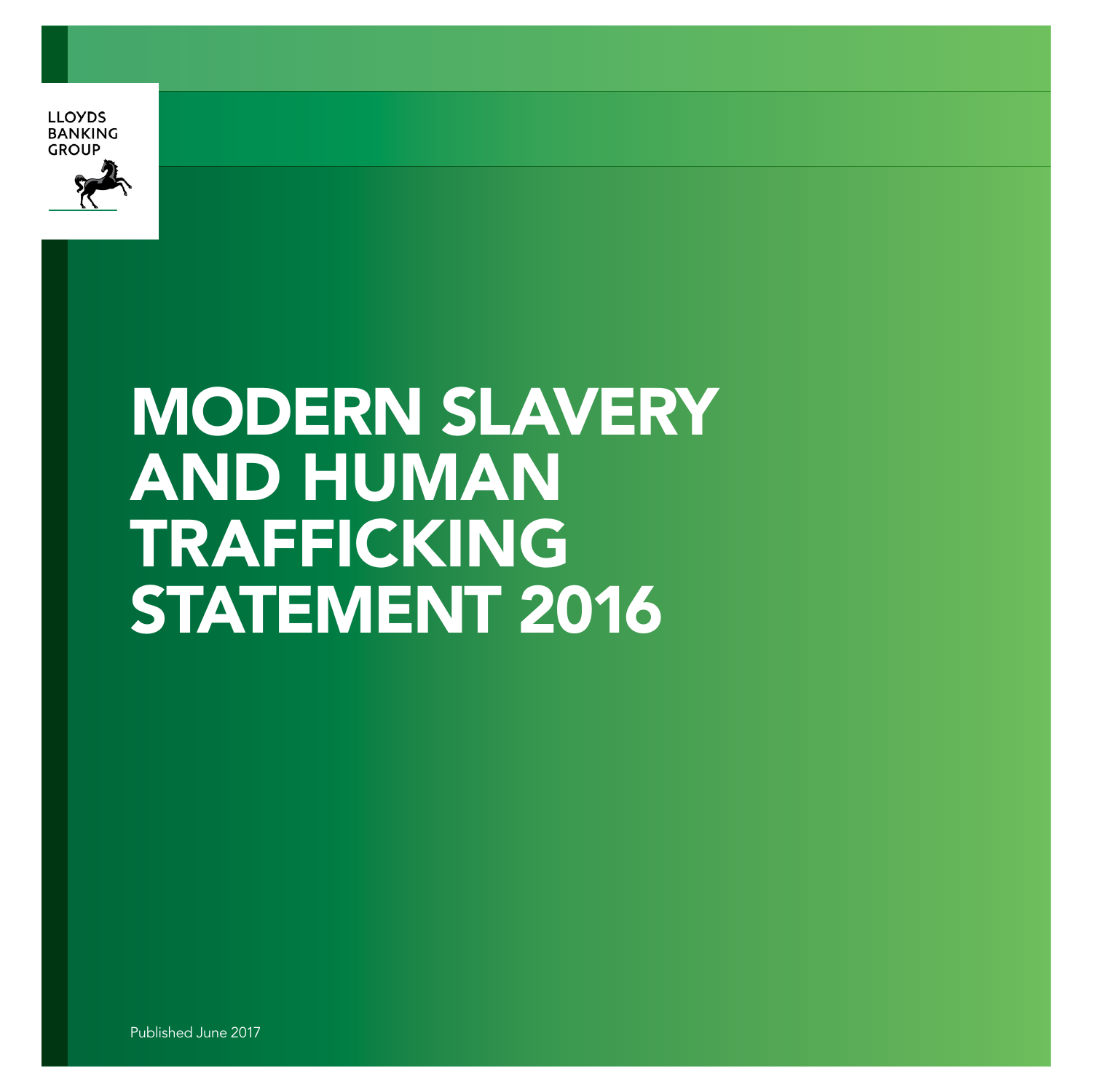# About Lloyds Banking Group

We are a leading provider of financial services to individual and business customers in the UK. We have around 25 million customers and 1 million small business customers. Our main business activities are retail and commercial banking, general insurance, and long-term savings, protection and investment. We provide our services through a number of well-recognised brands, including Lloyds Bank, Halifax, Bank of Scotland and Scottish Widows, using a range of distribution channels, including the largest branch network and digital bank in the UK. More information about the Group and our strategy is available in the Strategic Report section of the 2016 [Annual](http://www.lloydsbankinggroup.com/globalassets/documents/investors/2016/2016_lbg_annual_report.pdf) Report.

As at 31 December 2016, we employed approximately 71,000 colleagues (on a full-time equivalent basis), of whom around 99% were based in the UK. We have recognition agreements with two trade unions, Accord and Unite, which collectively negotiate on behalf of approximately 95% of colleagues.

Our supply base comprises approximately 4,000 companies, the majority of which are in professional services sectors such as management consultancy, legal , HR, IT, marketing and communication and the majority are located in the UK, other European countries or North America. In 2016 we paid £5.3 billion to our suppliers.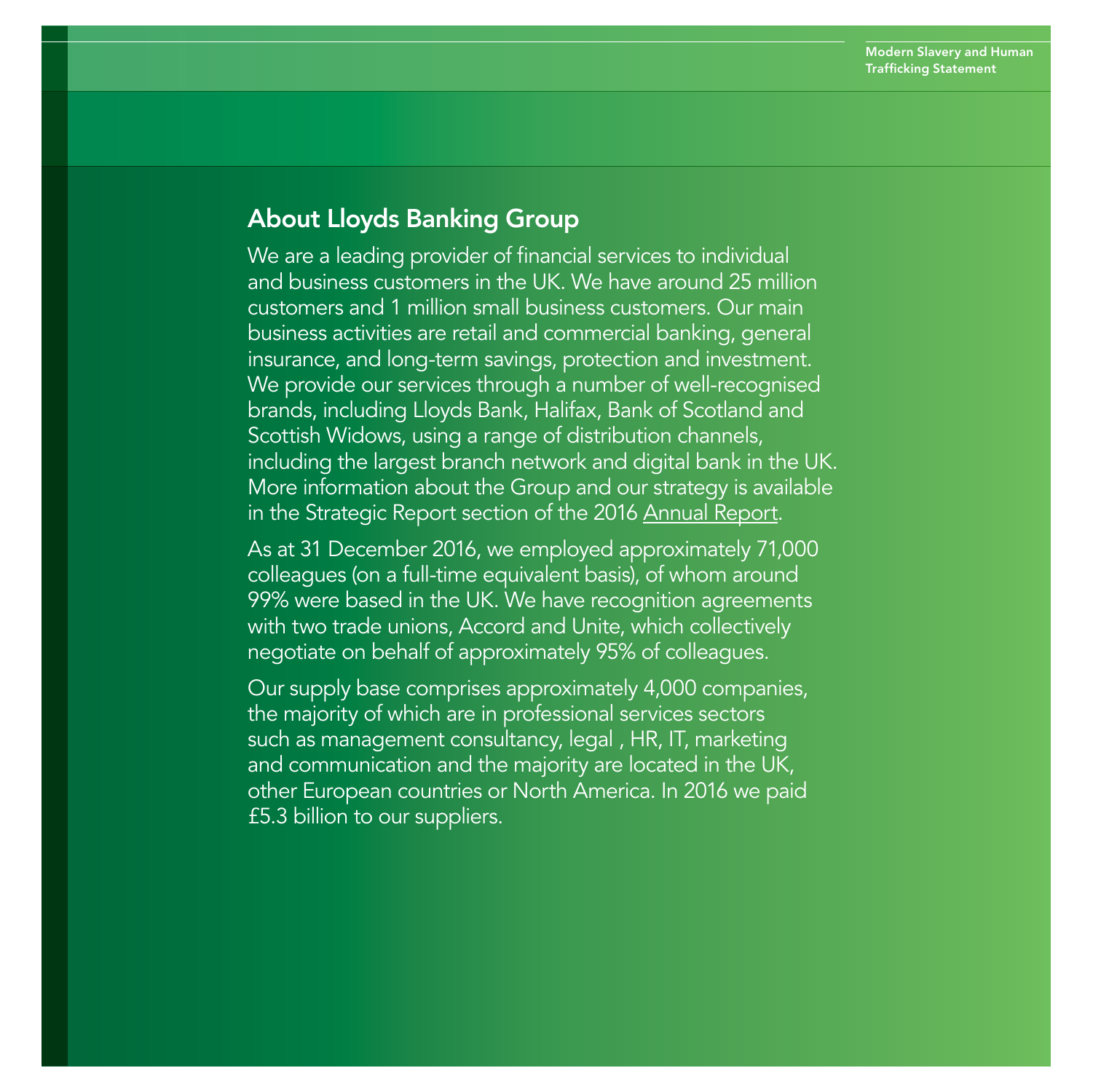# Lloyds Banking Group Modern Slavery and Human Trafficking Statement 20161

Lloyds Banking Group welcomes the UK Modern Slavery Act 2015 to encourage businesses to actively address human rights issues, including forced labour and human trafficking<sup>2</sup>.

We are committed to doing business responsibly and to taking meaningful steps to ensure that workers' fundamental rights and freedoms are respected. We have a zero tolerance approach to slavery, trafficking or forced labour in any part of our business or supply chain.

This Statement sets out the steps we have taken, and continue to take, to prevent slavery and human trafficking in our supply chain or in any part of our business. We understand that the financial sector has an important role to play in supporting human rights and we have policies and governance processes in place to mitigate risks in relation to our employees, customers and suppliers.

We aim to align our activities and policies with international best practice and recognised standards. We are signatories to the [UN Global Compact,](https://www.unglobalcompact.org/) and operate in line with its ten principles. Our annual Communication on Progress is available [online.](https://www.unglobalcompact.org/what-is-gc/participants/78301-Lloyds-Banking-Group)

This Statement covers our financial year 2016. It applies to Lloyds Banking Group plc and its subsidiaries $^3$  and was approved by the Boards of Lloyds Banking Group plc, Lloyds Bank plc, Bank of Scotland plc and HBOS plc in April 2017.

<sup>1</sup> This Statement is made pursuant to section 54(1) of the UK's Modern Slavery Act 2015 and constitutes the Slavery and Human Trafficking Statement for the Lloyds Banking Group and its subsidiaries for the financial year ending 2016.

<sup>&</sup>lt;sup>2</sup> For the purposes of this Statement, references to slavery and human trafficking are based upon the definition in the UK's Modern Slavery Act 2015.

<sup>&</sup>lt;sup>3</sup> Excluding MBNA Ltd which has published their own statement covering the reporting period.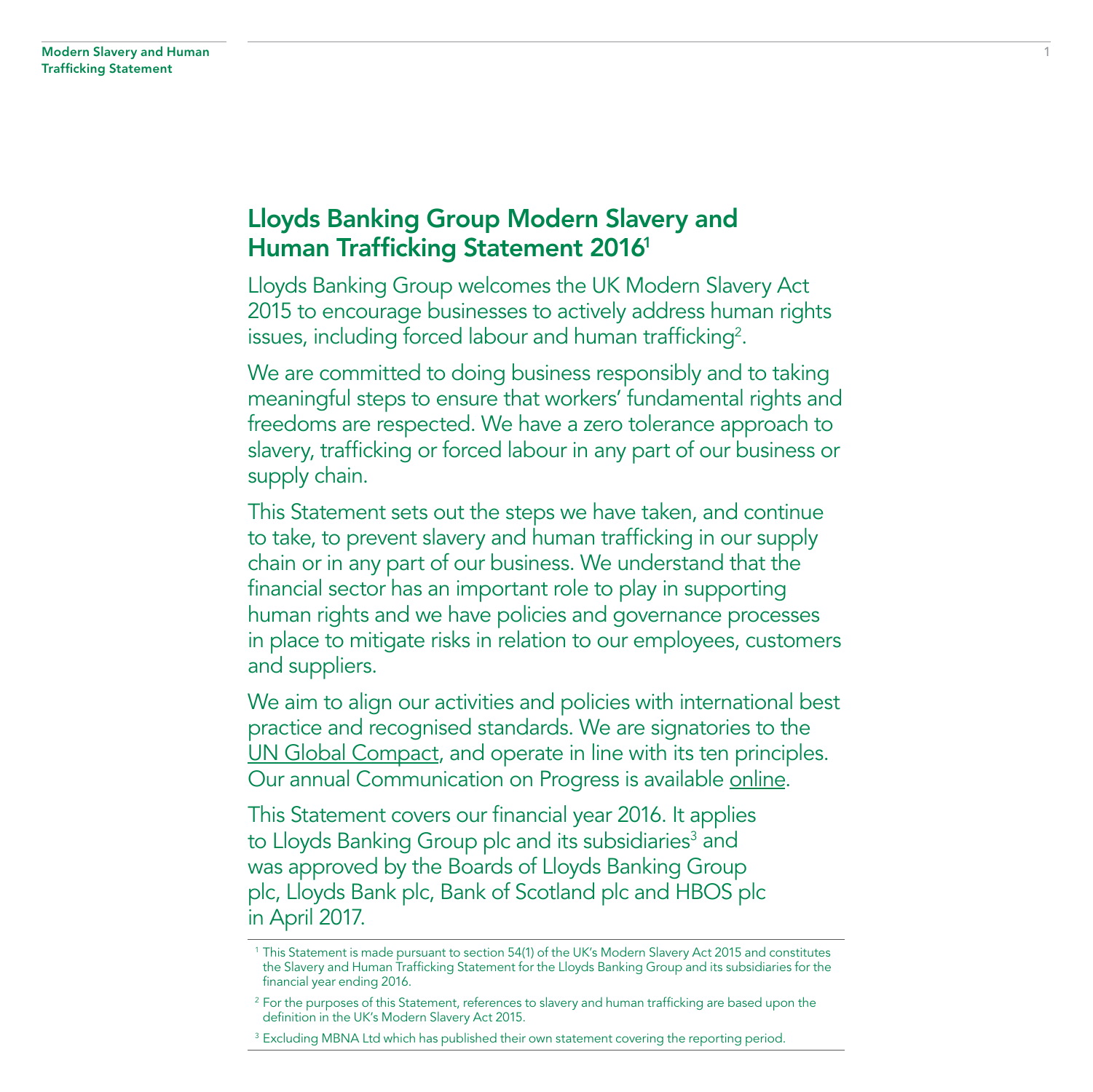# Our Policies

Operating responsibly requires us to run our business in ways that meet all relevant legal and regulatory requirements. We have in place a number of internal policies and procedures which reflect our commitment to operating responsibly and ethically both at a business and an individual level. These include our Group Ethics and Responsible Business Policy, Group Colleague Policy, Speak Up Policy and Anti-Bribery Policy. Our [Code of Responsibility](http://www.lloydsbankinggroup.com/globalassets/our-group/responsible-business/download-centre/helping-britain-prosper-2017/lbg_prosperupdate2017_2017codeofresponsibility_pdf.pdf) provides clear guidelines for doing business fairly and responsibly in line with our Group Values of putting customers first, making a difference together and keeping it simple.

In our internal operations, we have a Pre-employment Vetting Policy and Group Wide Vetting Standards, which apply to all permanent or non-permanent employees who we recruit.

To reinforce our responsible sourcing practices, our internal Sourcing Policy outlines that:

- the Group has no appetite for unethical treatment of our suppliers
- $\rightarrow$  all colleagues engaged in sourcing must follow the defined Business Sourcing Process
- $\rightarrow$  all colleagues must undertake sourcing in line with the requirements of the aforementioned Group Ethics and Responsible Business Policy

## Our supply chain

In 2017 we published our revised [Code of Supplier](http://www.lloydsbankinggroup.com/globalassets/our-group/suppliers/responsible-sourcing/lbg-code-of-supplier-responsibility_v17_04-12-14-final.pdf)  [Responsibility](http://www.lloydsbankinggroup.com/globalassets/our-group/suppliers/responsible-sourcing/lbg-code-of-supplier-responsibility_v17_04-12-14-final.pdf), which defines what we expect from our suppliers to ensure responsible sourcing is an integral part of how we do business.

We expect all suppliers to sign up to this Code and provide us with evidence to demonstrate their approach to responsible business issues.

The Code addresses seven specific issues, including human rights, and details the expectations we place on our suppliers and those in their supply chains. Our expectations are that suppliers:

- $\rightarrow$ respect the human rights of their employees and comply with all relevant legislation, regulations and directives in the countries and communities in which they operate
- $\rightarrow$  prohibit forced labour (slavery) and human trafficking in their supply chain and give their employees the right and ability to leave employment if they choose
- $\rightarrow$ prohibit child labour
- $\rightarrow$ ensure that wages meet legally mandated minimums without unauthorised deductions
- $\rightarrow$ allow their employees to legally organise and join associations (such as labour unions)
- provide clear and uniformly applied disciplinary and  $\rightarrow$ grievance procedures including prohibiting mental, physical or verbal abuse
- $\rightarrow$ ensure working hours are in accordance with local regulation and industry practice and voluntary overtime is at a manageable level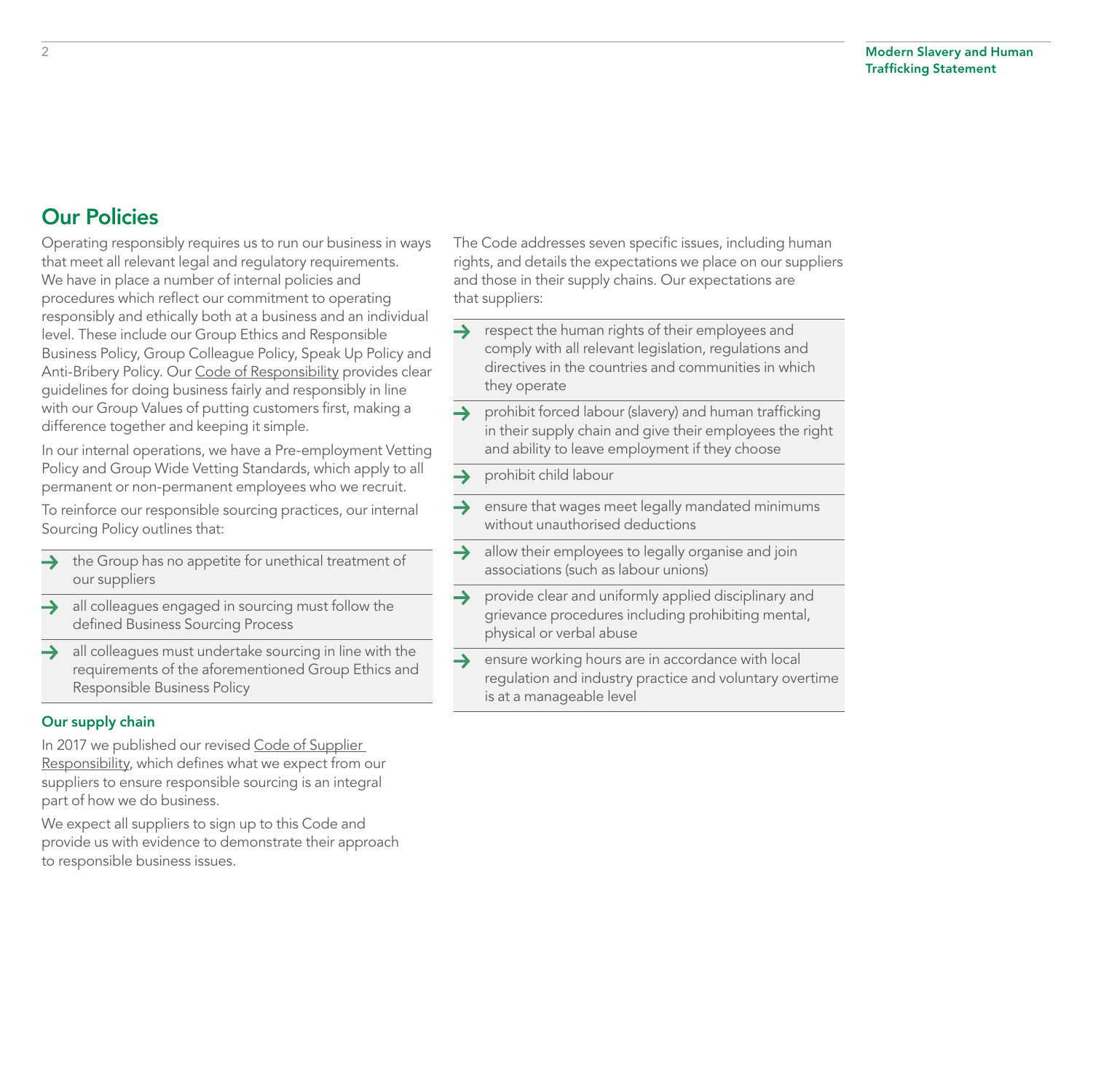# Embedding our Policies

Colleagues are required to review the Group's [Code of](http://www.lloydsbankinggroup.com/globalassets/our-group/responsible-business/download-centre/helping-britain-prosper-2017/lbg_prosperupdate2017_2017codeofresponsibility_pdf.pdf)  [Responsibility](http://www.lloydsbankinggroup.com/globalassets/our-group/responsible-business/download-centre/helping-britain-prosper-2017/lbg_prosperupdate2017_2017codeofresponsibility_pdf.pdf) every year as part of the mandatory training curriculum, which also includes mandatory Speak Up (whistleblowing) training. When this training is completed, colleagues are expected to understand their responsibilities under the Code of Responsibility and to adhere to them every day.

Policy owners across the Group define, own and monitor key People Policy controls in line with our people risk appetite and business areas are required to set their strategies in line with this appetite and our policy requirements.

#### Our supply chain

In 2015, we provided introductory training to Group Sourcing colleagues, covering the requirements of the Modern Slavery Act and the risks of slavery and human trafficking. From 2017, modern slavery training will be included in our revised mandatory e-learning course for Supplier Managers. Guidance on modern slavery risks is provided on our on-line supplier management portal.

## Governance

We have an effective top-to-bottom governance structure that ensures colleagues are supported to work responsibly and manage risk effectively. This structure includes our Board and Board-level Responsible Business Committee and extends to every part of our business through our Group Executive Committee and Executive-level Responsible Business Management Committee. More information about our Corporate Governance structure can be found in our [Annual](http://www.lloydsbankinggroup.com/globalassets/documents/investors/2016/2016_lbg_annual_report.pdf) Report.

## Our supply chain

Group Sourcing provides the framework, tools, processes and governance for the Supplier Management population across the Group. This specialist capability and delivery is overseen by the Supplier Management Governance Committee, an Executive-level committee that represents and commits members' business units to embed agreed strategies and best practice.

## Assessing and managing risks

We recognise that the financial sector has a responsibility to respect the human rights of its employees, suppliers and ultimately its customers. We have been an active supporter of the Joint Money Laundering Intelligence Taskforce (JMLIT) since its inception in 2015. We work cooperatively with JMLIT members to tackle financial crime, including modern slavery and human trafficking which is one of JMLIT's operational priorities.

The Board ensures that senior managers implement risk policies and risk appetite that either limit or where appropriate, prohibit activities that could be detrimental to the overall risk profile of the Group. We have a conservative business model that embodies a risk culture founded on a prudent approach to managing risk. We avoid business activities that are not aligned with our risk appetite including our appetite for people risk, and maintain a governance structure that ensures oversight of significant risks and provides clear, transparent and timely risk reporting of performance against all of our risk appetite measures.

This approach to risk is embedded through our policies which provide clear minimum standards for colleagues, driving behaviours which reflect our Group Values and ensuring compliance with legal and regulatory requirements.

#### Our Suppliers

Our suppliers must complete our two-stage Supplier Qualification System (SQS), an online tool that enables them to submit assurance and compliance data to us. All suppliers are requested to confirm they have read, understood, and will comply with, our [Code of Supplier Responsibility.](http://www.lloydsbankinggroup.com/globalassets/our-group/suppliers/responsible-sourcing/lbg-code-of-supplier-responsibility_v17_04-12-14-final.pdf) We also ask suppliers to provide evidence of processes and procedures for assessing and complying with relevant human rights legislation and standards, including the Modern Slavery Act.

In instances where the SQS identifies a supplier as being at higher risk, Group Sourcing colleagues undertake supplier assurance visits to validate adherence to our policies including the Code of Supplier Responsibility. Our Group Sourcing colleagues carried out 59 supplier assurance visits in 2016.